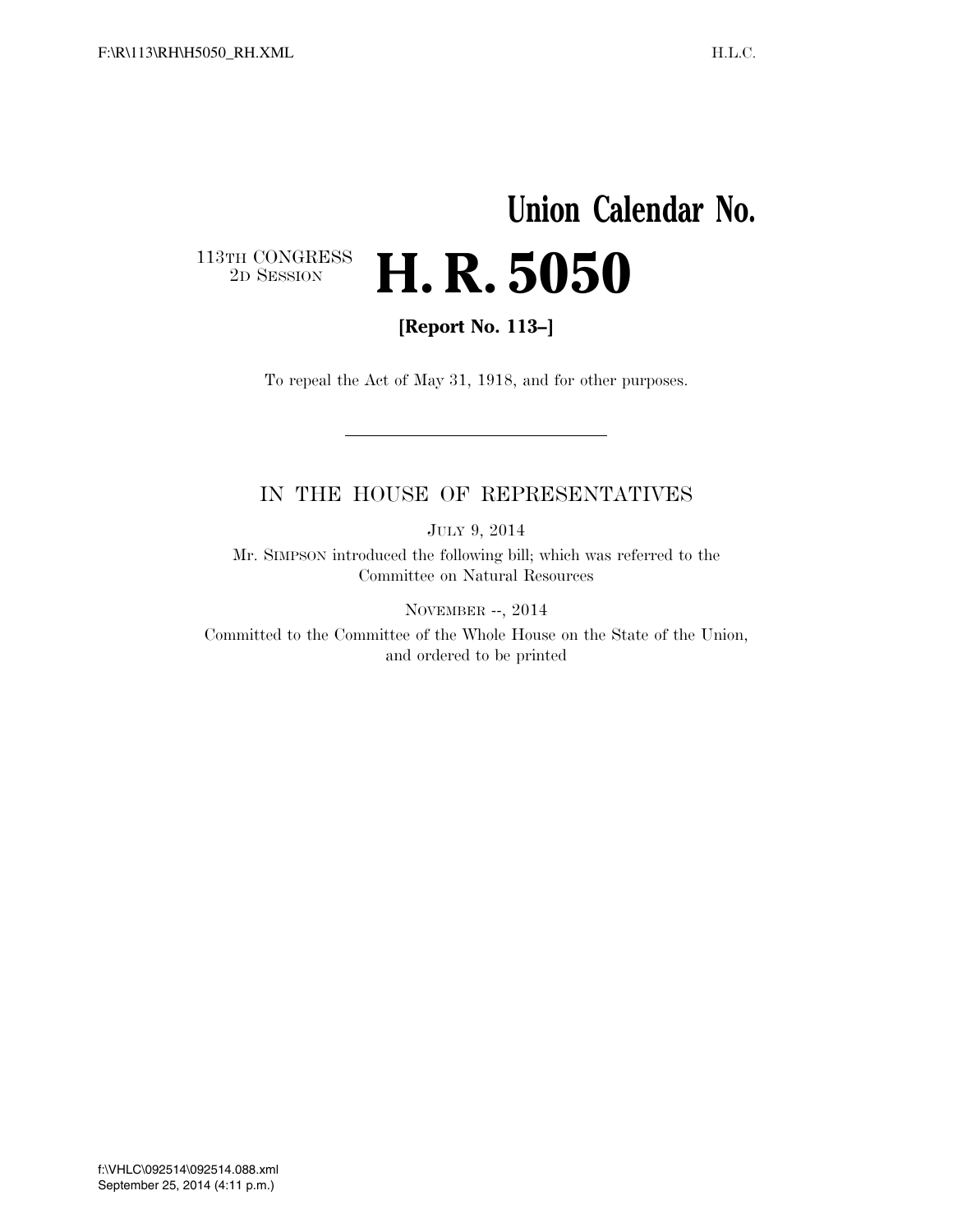# **A BILL**

To repeal the Act of May 31, 1918, and for other purposes.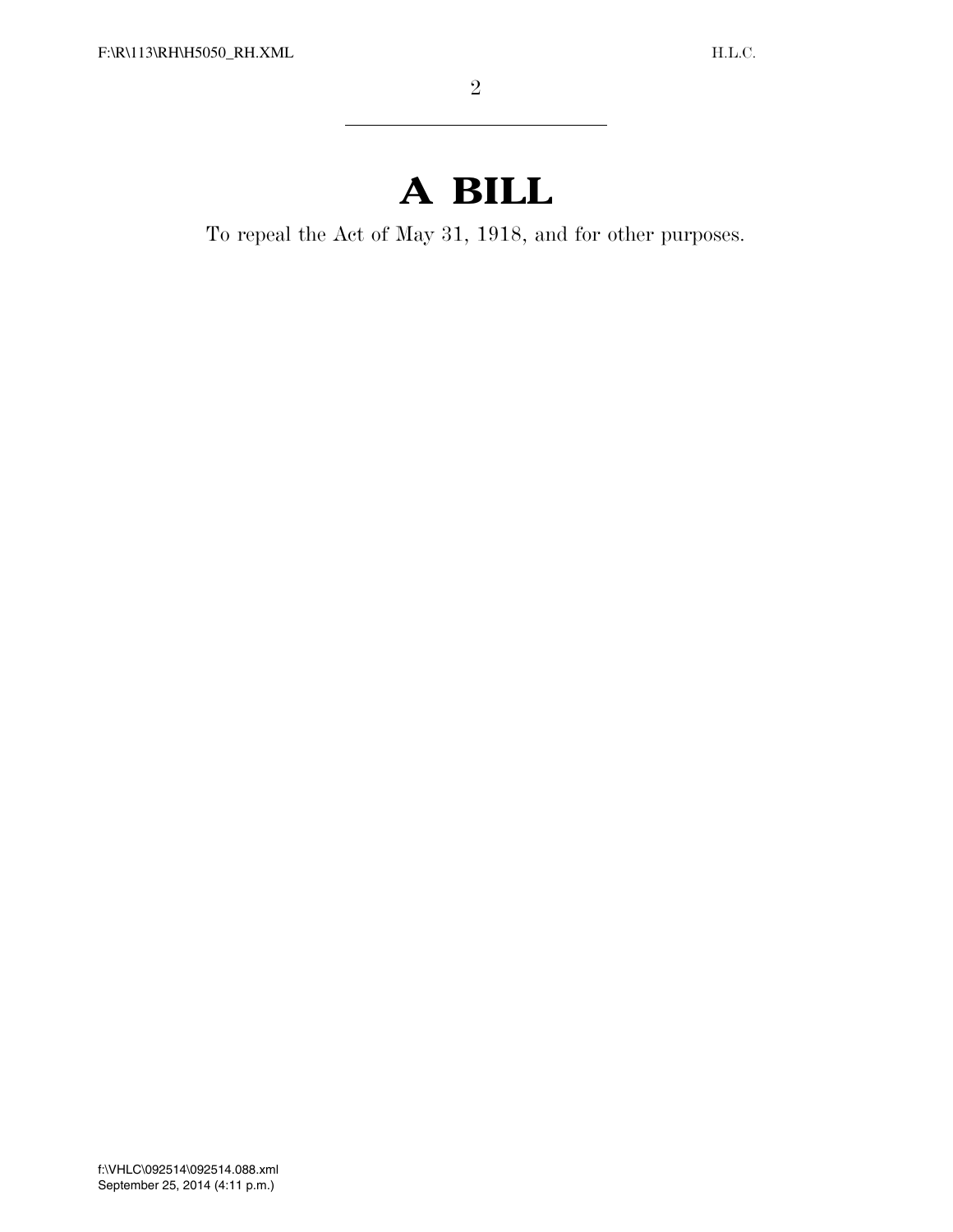*Be it enacted by the Senate and House of Representa- tives of the United States of America in Congress assembled,*  **SECTION 1. SHORT TITLE.** 

 This Act may be cited as the ''May 31, 1918 Act Re-peal Act''.

#### **SEC. 2. DEFINITIONS.**

In this Act:

 (1) 1918 ACT.—The term ''1918 Act'' means the Act of May 31, 1918 (40 Stat. 592, chapter 88). (2) FORT HALL TOWNSITE.—The term ''Fort Hall Townsite'' means the land that was taken out of trust by being set aside or set apart under the 1918 Act on the Fort Hall Reservation, consisting of approximately 120 acres in the East Half of the Northeast Quarter in Section 35 and the West Half of the West Half of the Northwest Quarter in Sec- tion 36, Township 4 South, Range 34 East, Boise Meridian, Idaho, based upon a survey completed on May 19, 1921, and depicted on the document enti- tled ''Plat of the Townsite of Fort Hall'' on file with Bingham County, Idaho and the Tribes.

 (3) TRIBES.—The term ''Tribes'' means the Shoshone-Bannock Tribes of the Fort Hall Reserva-tion.